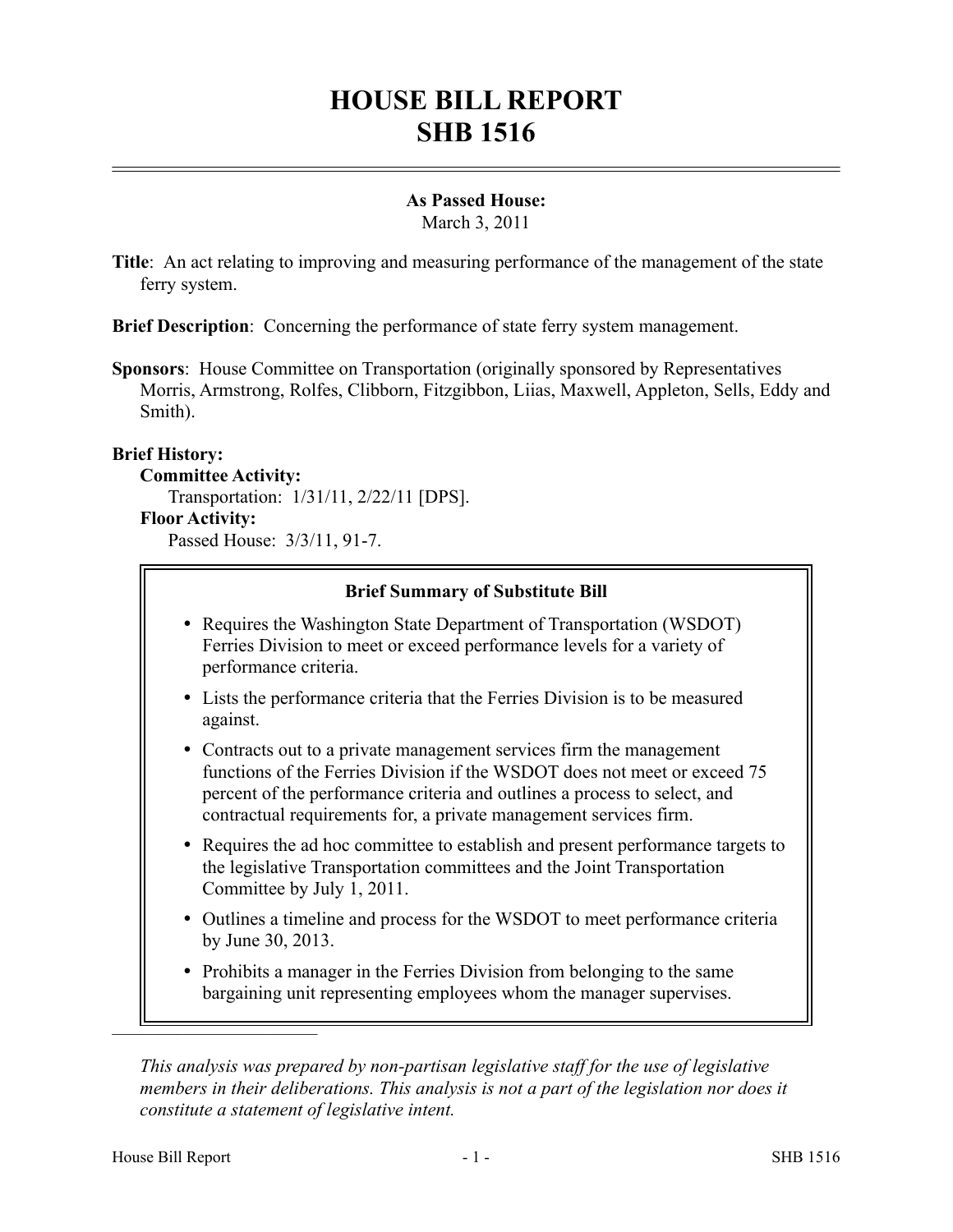## **HOUSE COMMITTEE ON TRANSPORTATION**

**Majority Report**: The substitute bill be substituted therefor and the substitute bill do pass. Signed by 26 members: Representatives Clibborn, Chair; Liias, Vice Chair; Armstrong, Ranking Minority Member; Hargrove, Assistant Ranking Minority Member; Angel, Asay, Eddy, Finn, Fitzgibbon, Jinkins, Johnson, Klippert, Kristiansen, Ladenburg, Moeller, Morris, Moscoso, Overstreet, Rivers, Rodne, Rolfes, Ryu, Shea, Takko, Upthegrove and Zeiger.

**Minority Report**: Do not pass. Signed by 1 member: Representative Reykdal.

**Staff**: Debbie Driver (786-7143).

### **Background**:

The Washington State Ferries Division (WSF) of the Washington State Department of Transportation (WSDOT) manages the largest automobile and passenger ferry service provider in the nation. Currently, the system includes 22 vessels that serve 20 terminals and nine routes. In 2009 the Washington ferry system, which is part of the highway network system in western Washington, carried more than 22 million customers. The Secretary of Transportation is appointed by the Governor and appoints an Assistant Secretary of Ferries. The Assistant Secretary of Ferries is responsible for overall management of the WSF.

Managers who belong to a collective bargaining unit and move to a management position are characterized as being inactive or on a leave of absence.

#### **Summary of Substitute Bill**:

The bill defines ferries management as Washington ferries employees who are either exempt or a part of Washington Management Services. The bill lists performance criteria and requires the Ferries Division to meet a variety of measurable performance criteria including: safety, service effectiveness, passenger satisfaction, on-time performance, cost containment measures, maintenance, and capital program effectiveness.

The bill creates an ad hoc committee with members from and designated by the Office of the Governor, and requires the ad hoc committee to establish and present performance targets to the legislative Transportation committees and the Joint Transportation Committee by July 1, 2011. By October 1, 2011, the bill requires the WSDOT to complete a performance report that provides a baseline assessment of current performance and requires a review by the Office of Financial Management (OFM) and the legislative Transportation committees. By October 1, 2012, and every year thereafter, the WSDOT is to complete a performance report for the prior fiscal year. This report is also to be reviewed by the OFM and the findings incorporated into the Governor's proposed biennial Transportation Budget. By June 30, 2013, if the WSDOT does not meet or exceed 75 percent of the performance criteria, the WSDOT must competitively contract out ferry management functions to a private management services firm. The invitation for bid for a private sector firm process may include a preliminary request for qualifications.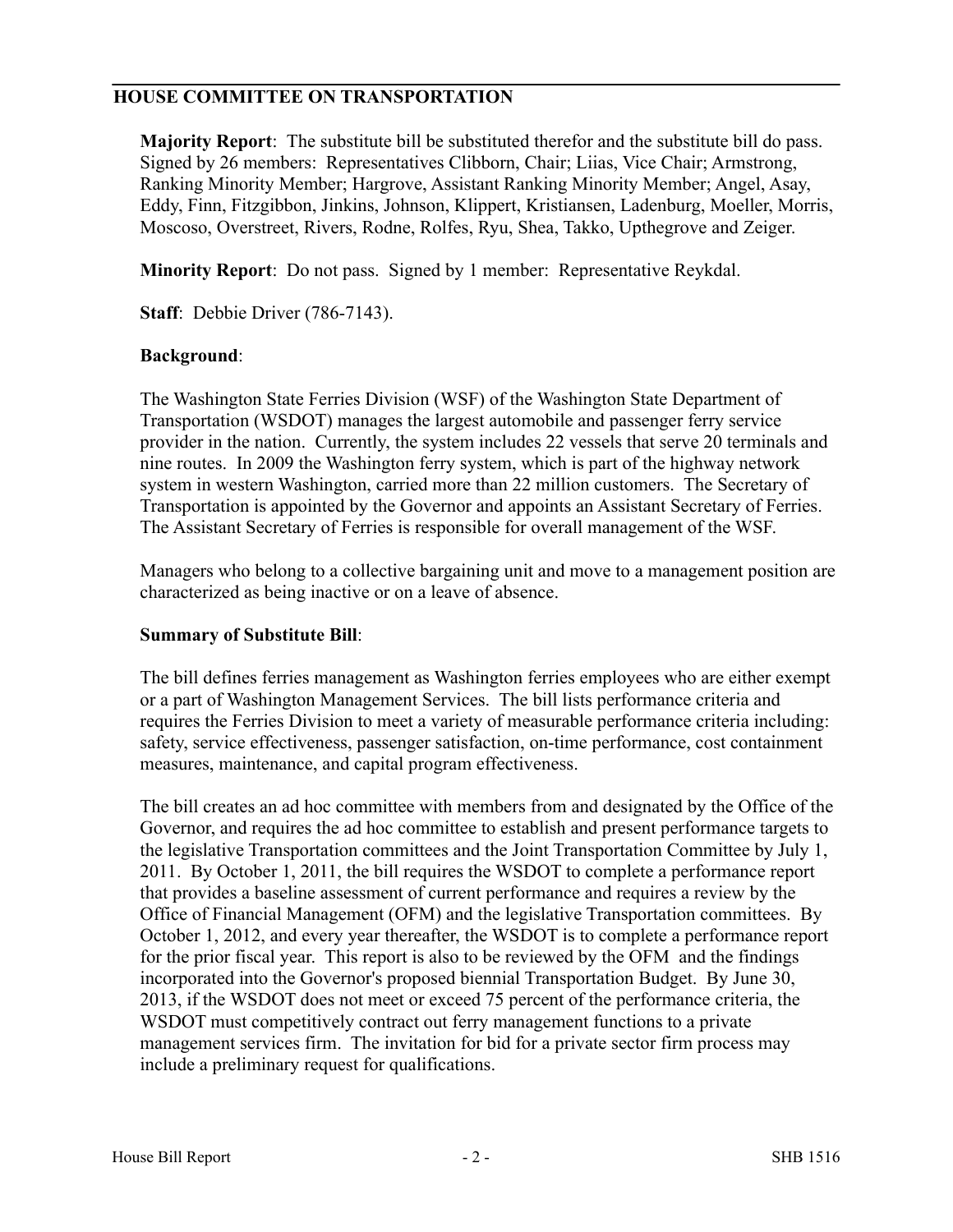If the management functions are contracted out to a private management firm, the contract must be a fixed-cost contract that requires the private management firm to also meet or exceed 75 percent of the performance criteria outlined in the bill. The contract must also provide for incentive or retained payment arrangements and must require that the firm retain existing collective bargaining agreements between the state and the employees' labor representatives. The bill allows the private management firm to rehire Washington ferries management employees. The contract must be for a two-year period; renewable every two years for a maximum of 10 years. After 10 years, the WSDOT is to implement the invitation for bid process.

The bill prohibits collective bargaining agreements from allowing the WSDOT managers to belong to the same bargaining unit representing employees whom they supervise and includes an emergency clause.

**Appropriation**: None.

**Fiscal Note**: Available.

**Effective Date**: The bill contains an emergency clause and takes effect immediately.

### **Staff Summary of Public Testimony**:

(In support) There is currently not a systematic approach for the WSF to deliver efficient ferries service regularly, nor is there a system for which employees can provide efficiency suggestions, which is an important part of management. The bill provides a performance management approach that responds to these issues.

**(**In support with concerns) Consideration of this bill should be deferred until next session. Time is limited this session and legislators need to focus on solving the ferries budget problem. The first priority should be maintaining ferries funding; neither reducing service nor redeploying vessels. The second priority should be to address the ferries governance issue. Therefore, postponing this ferries management and governance legislation until next session is recommended.

(With concerns) Ferries is the number one priority for many communities this session. Reducing ferry service has real-life impacts on the people of Bremerton. Ferry service is necessary for community sustainability and reducing service could result in ongoing negative impacts to the community. The process the bill outlines is good, but not supported nor opposed.

(Opposed**)** The bill does not help solve the problems faced by the WSF system. Management is doing the best they can right now and the emphasis should be on what the ferry system needs. Eliminating the southwest and Bremerton runs would result in reducing costs for ferries and increasing revenues to the Tacoma Narrows Bridge. At times, inclement weather results in the cancellation of the Port Townsend runs, which results in taxpayer money being spent on vessels and crews that are not working.